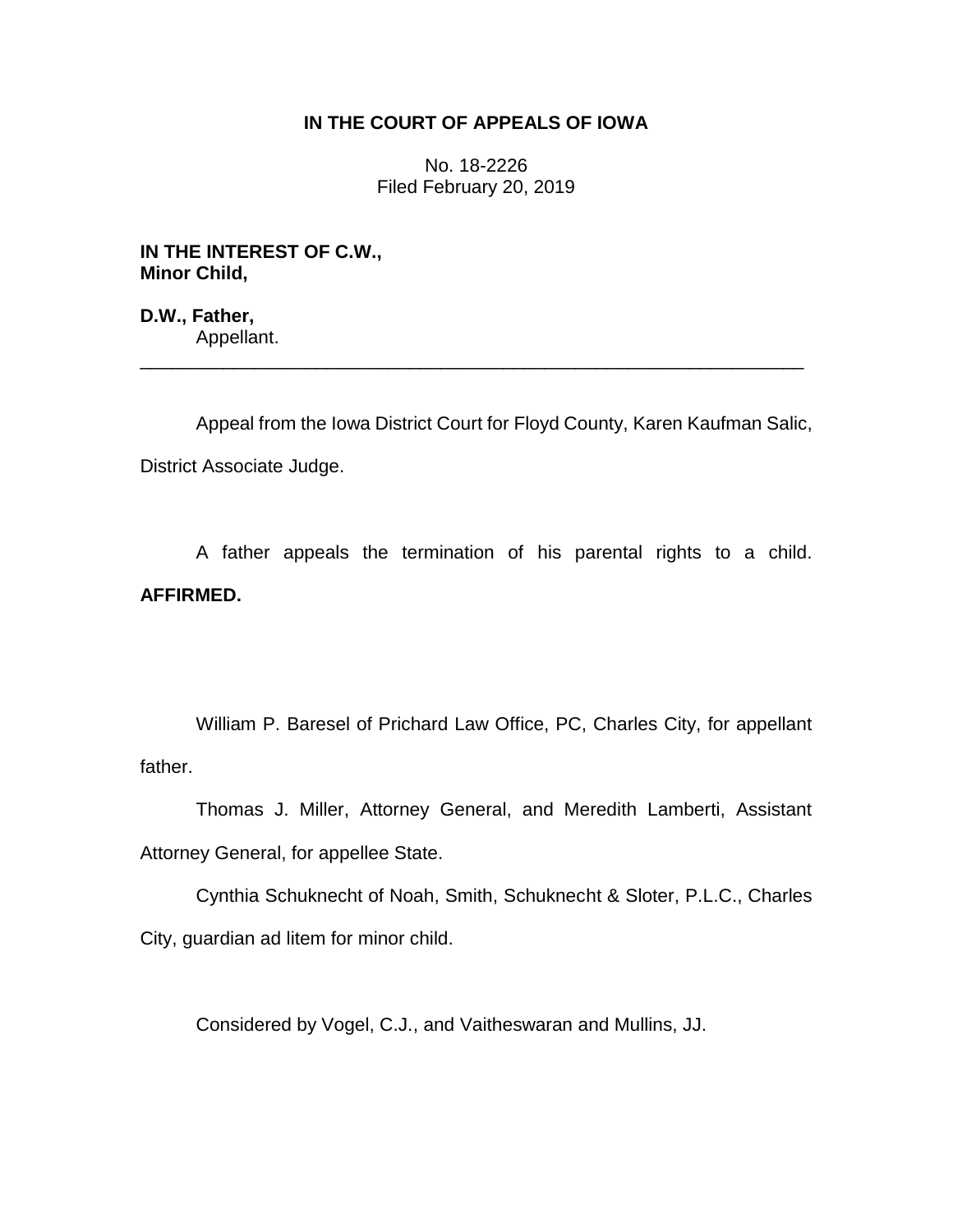## **VAITHESWARAN, Judge.**

 $\overline{a}$ 

A father appeals the termination of his parental rights to a child, born in 2006. 1 He contends the department of human services failed to make reasonable efforts towards reunification.

The district court terminated the father's parental rights pursuant to three statutory provisions. *See* Iowa Code § 232.116(1)(d), (e), (f) (2018). All three implicate the reasonable-efforts requirement, but we will focus on section 232.116(1)(f). *See In re A*.*B*., 815 N.W.2d 764, 774 (Iowa 2012) ("When the juvenile court terminates parental rights on more than one statutory ground, we may affirm the juvenile court's order on any ground we find supported by the record.").

Section 232.116(1)(f) requires proof of several elements, including proof the child cannot be returned to the parent's custody. "The State must show reasonable efforts as a part of its ultimate proof the child cannot be safely returned to the care of a parent." *In re L*.*M*., 904 N.W.2d 835, 839 (Iowa 2017) (quoting *In re C*.*B*., 611 N.W.2d 489, 493 (Iowa 2000)). "The reasonable efforts concept would broadly include a visitation arrangement designed to facilitate reunification while protecting the child from the harm responsible for the removal." *Id*. (quoting *In re M*.*B*., 553 N.W.2d 343, 345 (Iowa Ct. App. 1996)).

Our de novo review of the record reveals the following facts. The department became involved with the child after receiving information that the father sexually abused him. Following an investigation, the department issued a

 $1$  Custody of the child was placed with the mother. She is not involved in the appeal.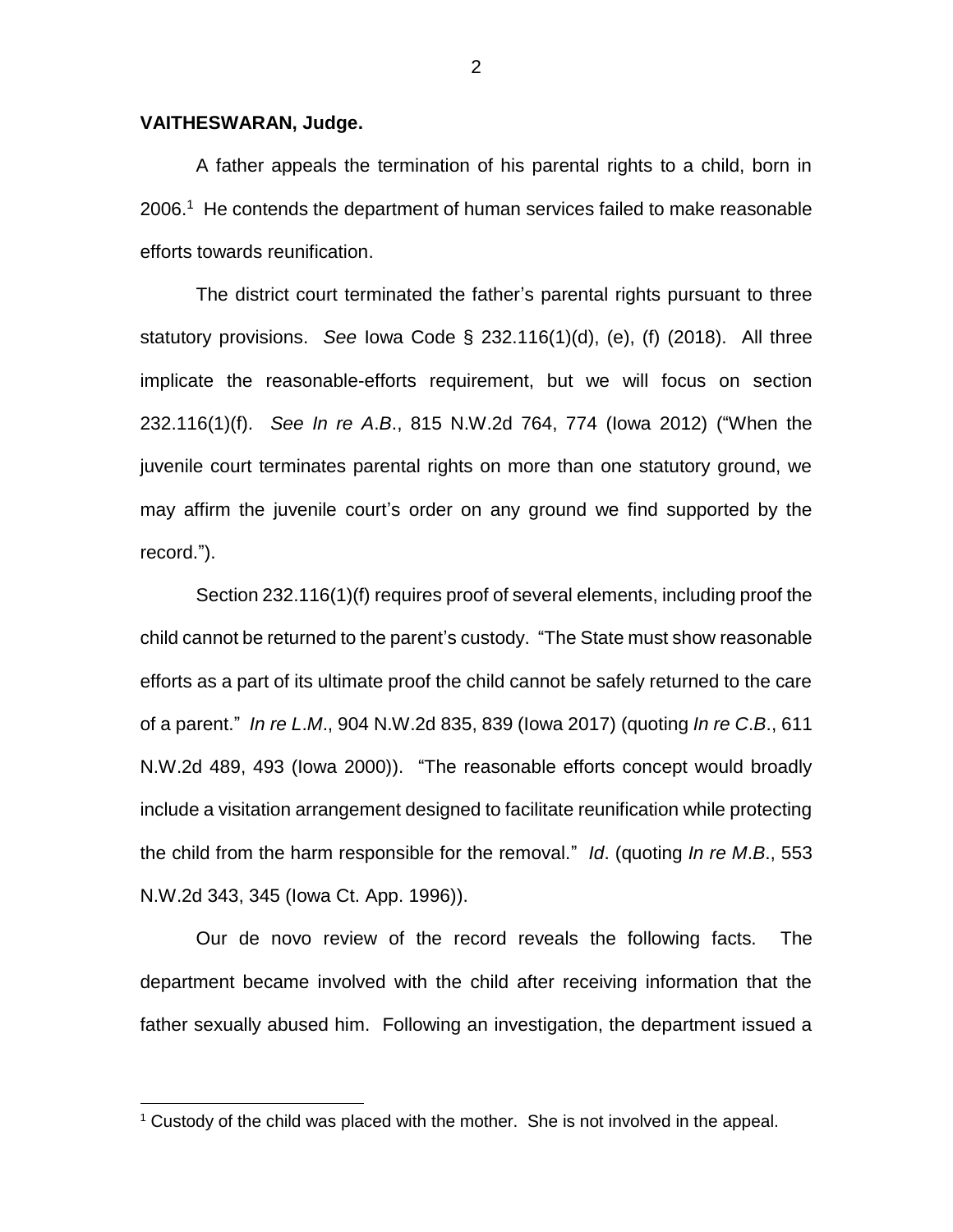founded child-abuse report naming the father as the perpetrator. The child was subsequently adjudicated in need of assistance.

At the time of adjudication, the district court ordered the father "to submit to a psycho-social evaluation and follow all treatment recommendations." A department employee made arrangements for the evaluation, allowing the father to choose between two dates. The father responded that he was unsure whether he could get off work. The caseworker advised him to find out as soon as possible. Four months later, the father had yet to provide the department with a response.

The district court ordered the department to reschedule the evaluation "once Father initiates contact with the [d]epartment." Five months later, the department caseworker reported that she rescheduled the evaluation several times and the father was a "no show." She confirmed the father did "not participate[] in services."

The district court again ordered the father to submit to an evaluation. The father appeared for the first of a two-part session approximately one year after he was first ordered to do so.

The department received a psycho-sexual evaluation report two months before the termination-of-parental-rights hearing. The evaluator opined that the father was "a risk to children in general." He suggested "[t]he best way to move forward . . . is to ask [the father] to complete a polygraph (lie detector test)." The evaluator also recommended that the father engage in individual counseling and visits between father and child "continue to be fully supervised."

The department caseworker immediately contacted the father and arranged for six counseling sessions. She also advised the father to contact the child's therapist to arrange supervised visits.

3